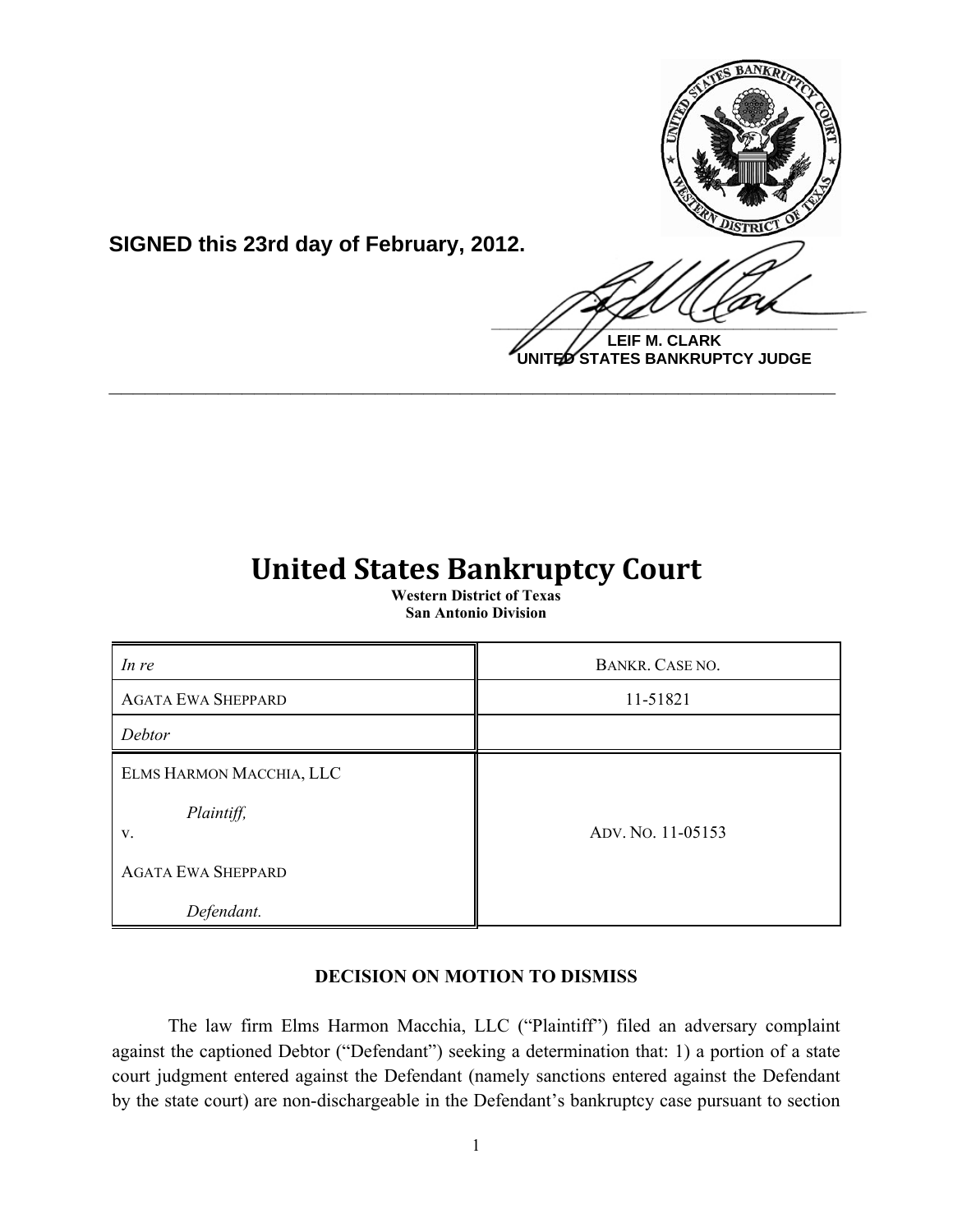523(a)(6); and 2) that Plaintiff's attorney's fees, incurred post-judgment in an effort to collect the state court judgment, are also non-dischargeable under section 523(a)(6).

The Defendant filed a motion to dismiss Plaintiff's claim with respect to the postjudgment attorney's fees only [Docket No. 4]. The Defendant maintains that post-judgment attorney's fees may not be awarded under section 523(a)(6) as a non-dischargeable debt for willful and malicious injury.

The Plaintiff filed a response to Defendant's motion to dismiss [Docket No. 5] asserting that its post-judgment attorney's fees were incurred as a result of the Defendant's willful and malicious conduct following entry of the state court judgment, and thus should be deemed independently non-dischargeable apart from, and in addition to, the allegedly non-dischargeable portion of the state court judgment. For the reasons discussed below, the court will grant the Defendant's motion to dismiss.

## *Discussion*

When a bankruptcy court concludes that a particular judgment debt is non-dischargeable, attorneys' fees awarded by the state court under an enforceable contract or state statute in connection with that non-dischargeable debt will also be deemed non-dischargeable. *See Gober v. Terra+Corp. (In re Gober)*, 100 F.3d 1195, 1208 (5th Cir. Tex. 1996) (stating that "the status of ancillary obligations such as attorney's fees and interest depends on that of the primary debt. When the primary debt is nondischargeable due to willful and malicious conduct, the attorney's fees and interest accompanying compensatory damages, including post-judgment interest, are likewise nondischargeable."); *In re Luce*, 960 F.2d 1277, 1285 (5th Cir. Tex. 1992) ("When a bankruptcy court determines that the underlying debt is nondischargeable, then 'attorney's fees awarded by a state court based on state statutory or contractual grounds are [also] nondischargeable.'") (quoting *Klingman v. Levinson (In re Levinson)*, 58 B.R. 831, 837 (Bankr. N.D. Ill. 1986)); *Snook v. Popiel (In re Snook)*, 168 Fed. Appx. 577, 580 (5th Cir. 2006) (unpublished) (concluding that, because the debtor's underlying state court judgment and concomitant award of attorneys' fees had arisen from a "fraudbased debt," the debtor's debt for attorneys' fees was also non-dischargeable).

Here, the Plaintiff's complaint does not state whether any attorneys' fees were awarded by the state court. "Attorney's fees are not recoverable in Texas unless allowed by statute or by contract. Attorney's fees are not recoverable on tort claims." *Windsor Vill., Ltd. v. Stewart Title Ins. Co.*, 2011 Tex. App. LEXIS 1951, at \*12-13 (Tex. App.--Houston [14th Dist.] Mar. 17, 2011) (citations omitted). Attorney's fees *are* recoverable on statutory fraud claims, *see* Tex. Bus. & Com. Code § 27.01(e), but, again, the Plaintiff's complaint does not state the grounds for its recovery in the state court suit. Finally, attorney's fees may be awarded in breach of contract actions pursuant to Tex. Civ. Prac. & Rem. Code art. 38.001. But fees awarded in connection with a breach of contract cause of action would be dischargeable in the Defendant's bankruptcy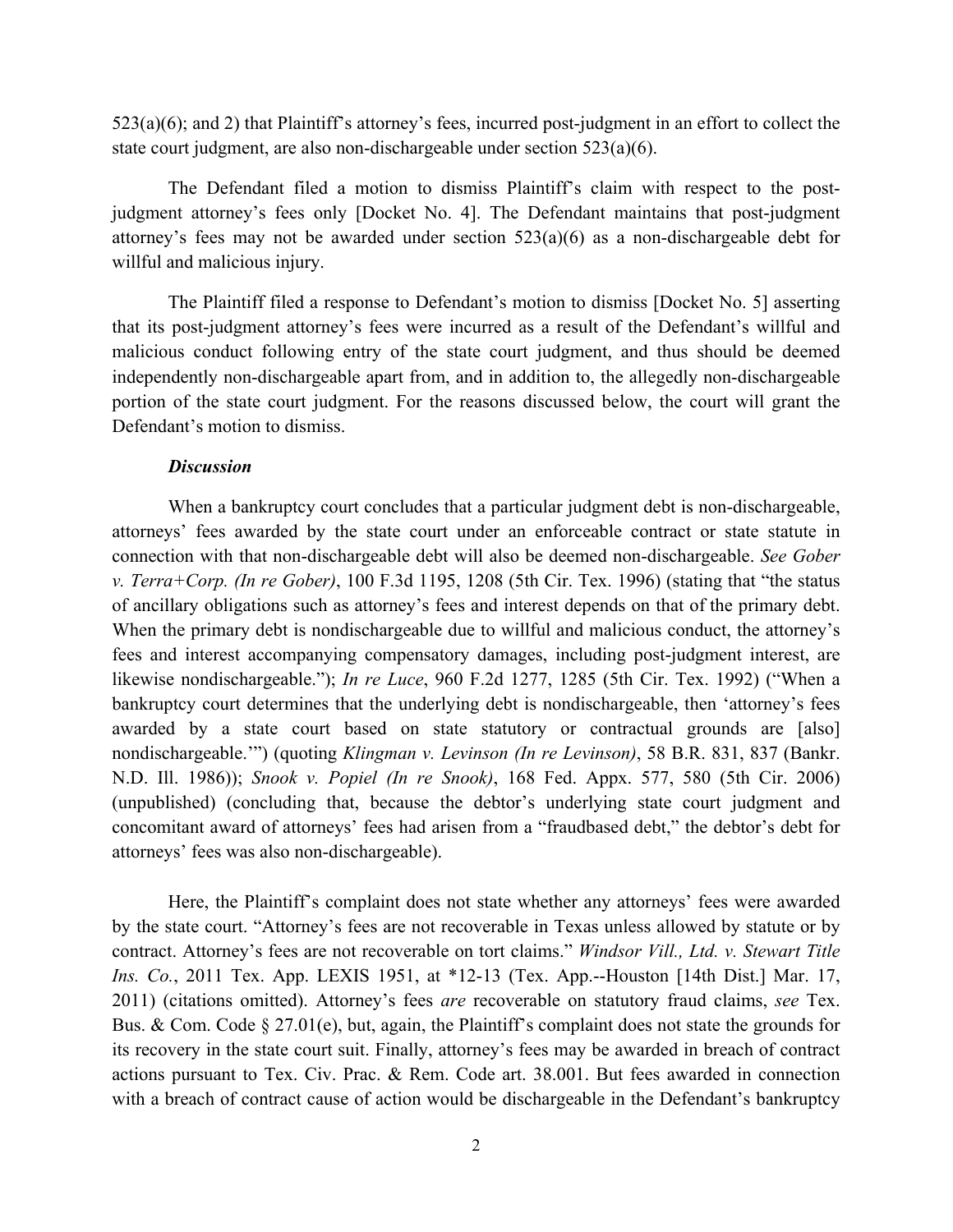case. *In re Horton*, 85 F.3d 625, 1996 WL 255304, at \*5 (5th Cir. May 3, 1996); *Moraine v. Nazarko (In re Nazarko)*, 2008 Bankr. LEXIS 262, 19-22 (Bankr. E.D. Tex. Jan. 31, 2008).

Regardless, whether or not, and on what authority, the state court may have included attorney's fees in the underlying judgment is not central to the issue at hand. The attorney's fees at issue here are not those that may or may not have been incurred prosecuting the state court suit. Rather, the fees at issue here consist of attorneys' fees incurred *post*-judgment in an effort to *collect* the state court judgment. Neither of the above-cited potential statutory grounds for recovery of attorney's fees applies to such fees. *See* TEX. BUS. & COM. CODE § 27.01(e) ("Any person who violates the provisions of this section shall be liable to the person defrauded for reasonable and necessary attorney's fees, expert witness fees, costs for copies of depositions, and costs of court."); TEX. CIV. PRAC. & REM. CODE § 38.001 ("A person may recover reasonable attorney's fees from an individual or corporation, in addition to the amount of a valid claim and costs, if the claim is for: … (8) an oral or written contract.").

Plaintiff's only potential avenue for recovery of post-judgment attorneys' fees is if the contract underlying the state court dispute provides for the recovery of post-judgment attorney's fees. But to be non-dischargeable, such post-judgment fees—not being part of the underlying (facially non-dischargeable) state court judgment—would have to independently satisfy the standards of section 523(a)(6) of the Bankruptcy Code.

In the Fifth Circuit, sanctions awarded for violation of a court order are nondischargeable under section 523(a)(6). *See Williams v. International Brotherhood of Electrical Workers Local 520*, 337 F.3d 504, 512 (5th Cir. 2003) ("Failure to obey a court order constitutes willful and malicious conduct, and a judgment against a defiant debtor is excepted from discharge."). In *Williams*, the plaintiffs alleged that the debtor had violated the terms of a collective bargaining agreement by hiring non-union contractors. *Id*. at 507. The debtor eventually consented to the entry of an agreed final judgment and decree requiring compliance with the collective bargaining agreement. *Id*. Despite entry of this agreed judgment, the debtor continued to hire non-union contractors in violation of the agreed judgment. *Id*. The district court held the debtor in contempt and determined that, between the time of entry of the agreed judgment and the contempt hearing, the plaintiffs had been deprived of approximately \$106,911 in wages and benefits as a result of the debtor's violation of the agreed judgment. *Id*. at 511. The Fifth Circuit affirmed the bankruptcy court's ruling that this debt—*i.e.* the contempt award—was nondischargeable under section 523(a)(6) as arising from willful and malicious conduct. *Id*. at 512. The Court noted the similarity of the Contempt Judgment it was examining to the order addressed by the Bankruptcy Court in *Buffalo Gyn Womenservices, Inc. v. Behn (In re Behn)*, and quoted that court's rationale extensively in support of its own holding:

'[W]hen a court of the United States . . . issues an injunction or other protective order telling a specific individual what actions will cross the line into injury to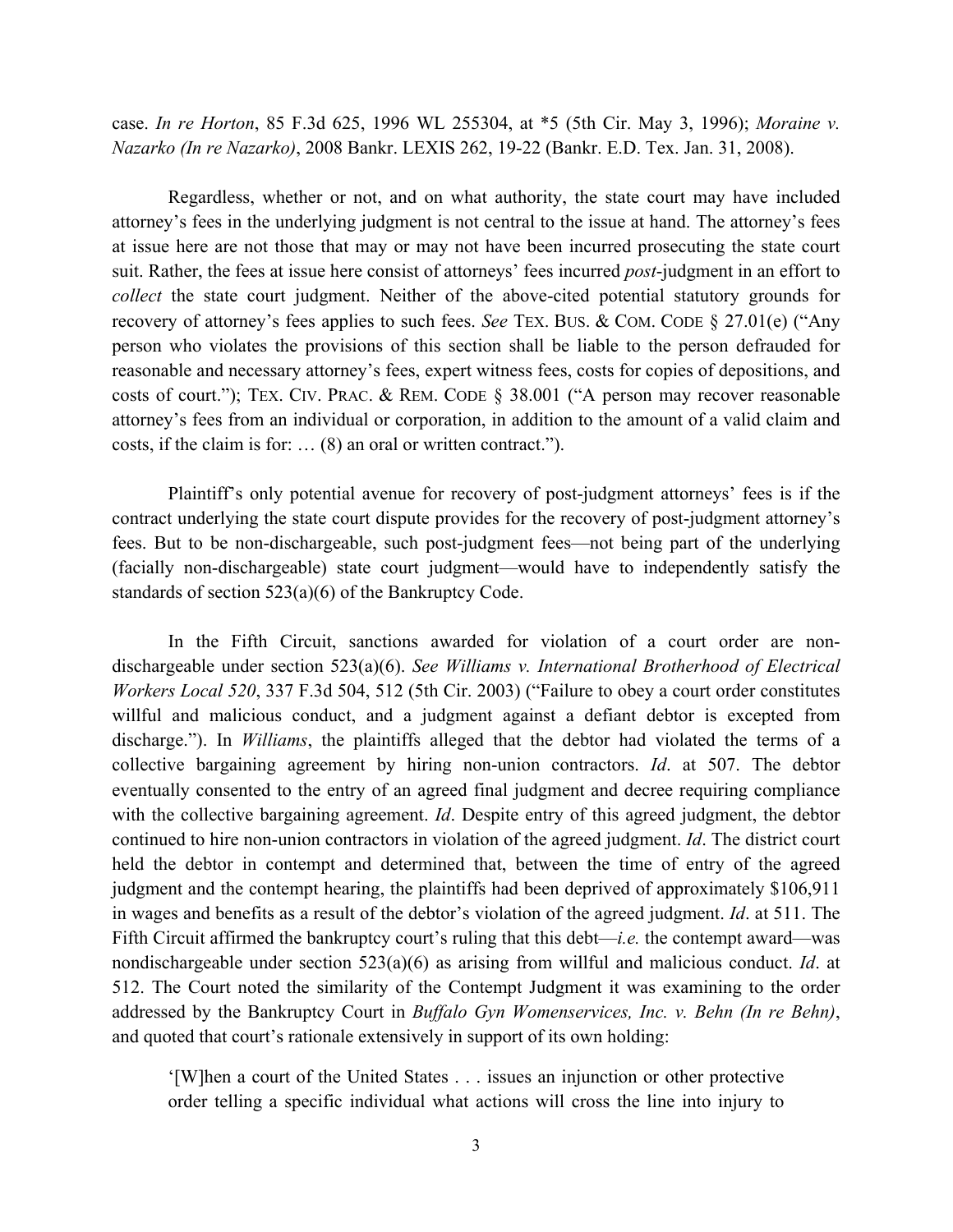others, then damages resulting from an intentional violation of that order as is proven in the Bankruptcy Court or, so long as there was a full and fair opportunity to litigate the question of volition and violation, in the issuing court are ipso facto the result of a 'willful and malicious injury.

This is because what is "just" or "unjust" conduct as between the parties has been defined by the court. . . . An intentional violation of the order is necessarily without 'just cause or excuse' and cannot be viewed as not having the intention to cause the very harm to the protected persons that order was designed to prevent.'

*Id*. at 512. In short, the Court concluded that the violation of a court order is *per se* willful and malicious within the meaning of section 523(a)(6). *Id*. With respect to the initial debt for breach of the collective bargaining agreement, however, the Court affirmed the bankruptcy court's finding that this debt had not been the result of willful and malicious conduct. *Id*. Thus, while the contempt award (of  $$106,911$ ) was non-dischargeable under section  $523(a)(6)$ , the original debt (of \$155,855.39) was not. *Id*. at 512-13.

In *Boehm v. Papst (In re Papst)*, the bankruptcy court for the Western District of Texas interpreted the *Williams* decision as follows:

This court reads … the analysis by the Court in *Williams* … as a conclusion that where there is an order of a court finding a debtor in contempt for violating an earlier court order, for purposes of establishing a willful and malicious injury under  $\S$  523(a)(6), it is conclusively presumed or established by that contempt order that (1) the debtor's conduct caused an injury to the other party, and (2) that the sanctions awarded are a 'debt . . . for [that] injury. . . .' In other words, a debt arising as a result of a violation of a court order does not require proof of an injury beyond showing that the court order was knowingly violated, and neither the existence of an injury nor the amount (or reasonableness) of damages from an injury need be established beyond showing that the court imposed sanctions on the debtor for the violation.

2007 Bankr. LEXIS 291, at \*17-18 (Bankr. W.D. Tex. Jan. 29, 2007).

Here, the Plaintiff's complaint does not allege that the Defendant was sanctioned by the court post-judgment. Thus, the Defendant does not owe the Plaintiff any debt *for violation of a court order*. While portions of the underlying state court judgment might represent such a debt, the Plaintiff's post-judgment attorney's fees do not represent a *debt* of the Defendant for willful and malicious injury. Although sanctions awarded by the court would be non-dischargeable under section 523(a)(6) (pursuant to the above-described precedent), here, no such postjudgment debt actually exists.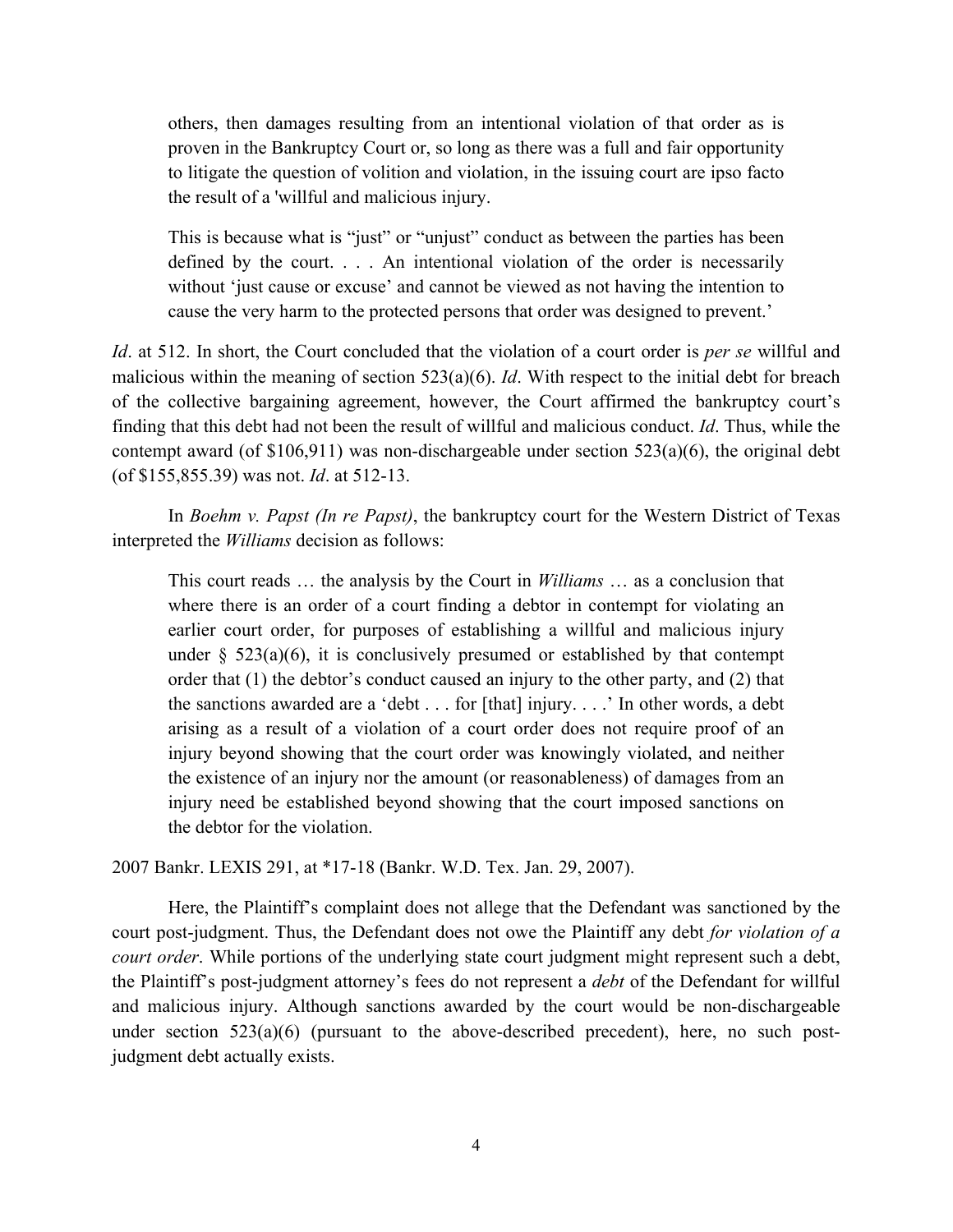Furthermore, Plaintiff's complaint contains no allegations that the parties even entered into a contract that provided for the recovery of post-judgment attorneys' fees. Only Plaintiffs' Response to Defendant's Motion to Dismiss contains such allegations. "Allegations contained in a response to a motion to dismiss are not appropriately considered in a Rule 12(b)(6) motion, which evaluates the sufficiency of the complaint itself and does not consider allegations not contained in the pleadings." *Coach, Inc. v. Angela's Boutique*, 2011 U.S. Dist. LEXIS 71922, at\*4 (S.D. Tex. July 5, 2011); *see also Boone v. Patel*, 2011 U.S. Dist. LEXIS 107809, at \*5-6 (E.D. Tenn. Sept. 23, 2011) (noting that "although plaintiff's response to the motion to dismiss includes allegations that address [an issue raised in plaintiff's motion to dismiss], the response is outside the pleadings and the facts stated therein should not be considered when ruling on the Rule 12(b)(6) motion."); *Burgess-Walls v. Brown*, 2011 U.S. Dist. LEXIS 94087, at \*25-26 (E.D. Pa. Aug. 22, 2011) (refusing to consider, on a rule 12(b)(6) motion to dismiss plaintiff's complaint, allegations only found in plaintiff's response to defendant's motion to dismiss). Accordingly, even if Plaintiff could somehow show that its post-judgment attorney's fees constituted a debt for willful and malicious injury, the absence of any allegation that the parties had an enforceable contract providing for the recovery of such fees irreparably undermines any claim of entitlement to those fees—let alone a claim that they are non-dischargeable.

Finally, attorney's fees incurred in successfully prosecuting a non-dischargeability suit may be recovered and found non-dischargeable along with the underlying debt, but only if the creditor has a contractual right to such attorney's fees. *Green v. Carle (In re Carle)*, 2010 Bankr. LEXIS 4869, at \*20-21 (Bankr. W.D. Tex. Dec. 28, 2010) (citing *Luce v. First Equipment Leasing Corp. (In re Luce)*, 960 F.2d 1277, 1286 (5th Cir. 1992)). *See also Fauser v. Prop. Owners Ass'n (In re Fauser)*, 2011 Bankr. LEXIS 4063, at \*18-19 (Bankr. S.D. Tex. Oct. 20, 2011) ("The Fifth Circuit has held that 'where a party has contracted to pay attorneys' fees for the collection of a nondischargeable debt, the fees also will not be discharged in bankruptcy.'") (quoting *Davidson v. Davidson (In re Davidson)*, 947 F.2d 1294, 1298 (5th Cir. 1991)); *Hanson v. Kelly (In re Kelly)*, 385 B.R. 877, 885 (Bankr. S.D. Tex. 2008) ("A creditor who prevails under 11 U.S.C. § 523 is entitled to recover its attorney's fees and have them held nondischargeable along with the debt if the prevailing creditor has a statutory or contractual right to recover attorney's fees."). Here, however, the fees at issue actually were not incurred in the course of prosecuting a successful non-dischargeability suit. They were incurred before this adversary proceeding was even filed. Additionally, as noted above, the Plaintiff's complaint contains no allegations that the parties ever entered into a contact providing for post-judgment attorney's fees.

In short, the court found no support in the case law or applicable statutes for the Plaintiff's claim that its post-judgment attorney's fees—incurred in an effort to collect a potentially non-dischargeable state court judgment—may be deemed non-dischargeable. "Factual allegations must be enough to raise a right to relief above the speculative level," and must do more than simply create a "suspicion of a legally cognizable right of action." *Bell*